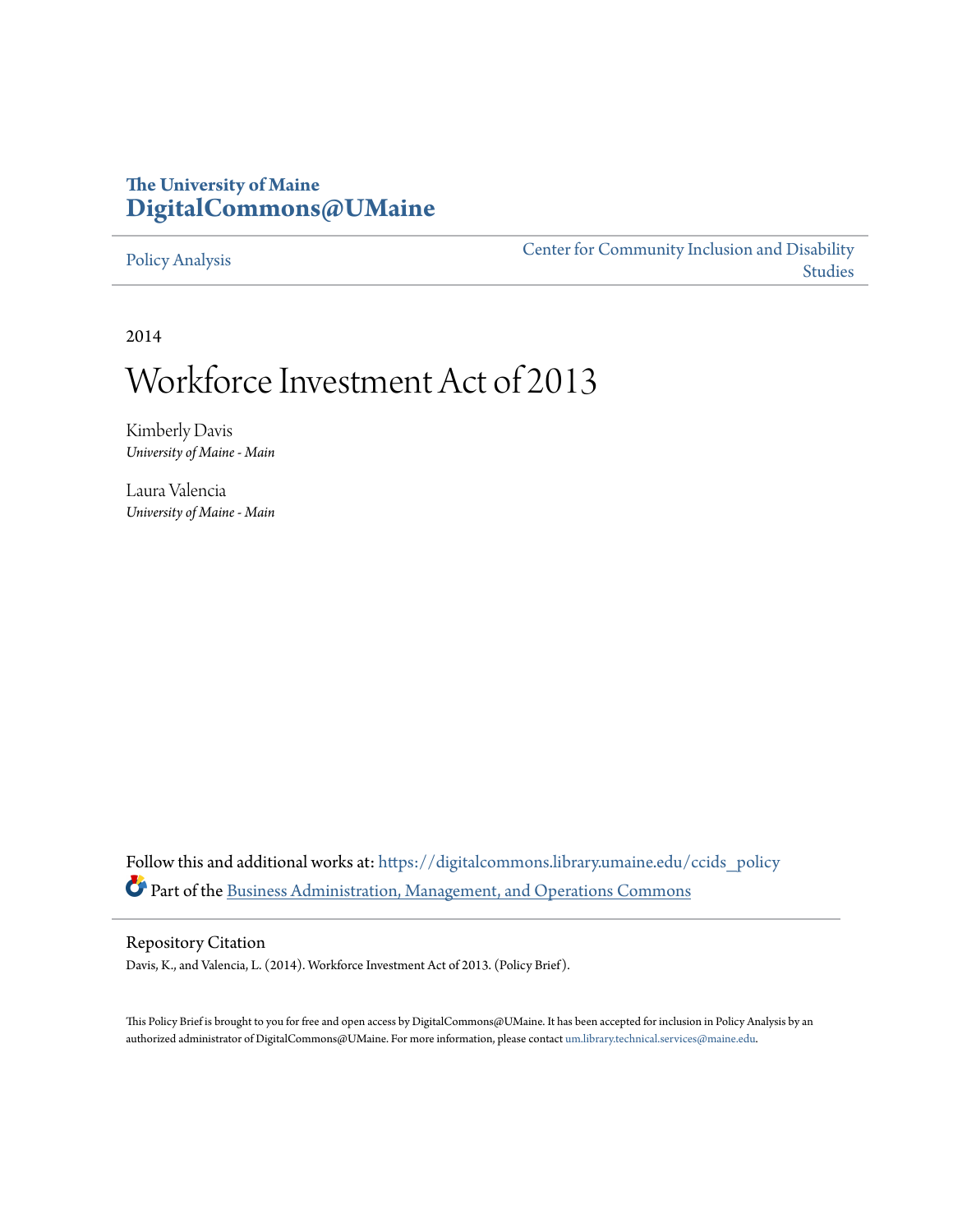

# POLICY BRIEF Workforce Investment Act of 2013

**Kimberly Davis, OTD, MS, OTR/L; NH LEND Program Trainee 2013-14 Laura Valencia, BS; NH LEND Program Trainee 2013-14**

## Executive Summary

*Senator Murray (D-WA), Senator Isakson (R-GA), Senator Harkin (D-IA), and Senator Alexander (D-TN) introduced the Workforce Investment Act of 2013. The Workforce Investment Act amends the Workforce Investment Act of 1998 (WIA) to revise requirements and reauthorize appropriations for funding core employment programs including Section 511 of Title V of the Rehabilitation Act in the State of Maine.1 We would like you to vote in support of the Workforce Investment Act of 2013.*

#### Prevalence and Rate of Employment for People with Developmental Disabilities:

- In 2008, about 1 in 6 children in the U.S. had a developmental disability, ranging from speech and language impairments to intellectual disabilities, cerebral palsy, and autism.<sup>2</sup>
- 19.5% of the labor force is identified as people with disabilities.<sup>3</sup>
- Maine identifies approximately 24,000 individuals with a diagnosis of developmental disability.4
- During the Workforce Investment Act (WIA) 2012 program year, 26 individuals with disabilities attempted access to employment through the WIA program. Twenty-one of these individuals were eligible for assistance. Of the 21 individuals, 19 retained their position at the six-month follow-up. The average earnings of these individuals totaled \$9,744.00 as compared to \$11,668.00 for an adult without a disability who participated in the programming offered.<sup>5</sup>

#### Growing Support for Employment for People with Disabilities:

- Between 1988 and 2008, the number of individuals receiving day or employment supports nearly doubled, growing from 287,860 to 550,818.<sup>6</sup>
- Since 1995, the Workforce Recruitment Program (Federal) has provided assistance in temporary and permanent employment opportunities to over 6,000 students with disabilities.7
- Employment First, a philosophy and policy that focuses on employment as a priority for people with disabilities, is currently established in four states. Additionally there are another 20 states that are exploring initiatives.<sup>8</sup> In 2013, Maine passed an Employment First Act.

<sup>1</sup> Workforce Investment Act of 2013, S.1356, 113 Cong. (2013) Retrieved from: http://beta.congresss.gov/bill/113th-congress/senate-bill/1356

<sup>2</sup> Boyle, C. A., Boulet, S., Schieve, L. A., Cohen, R. A., Blumberg, S. J., Yeargin-Allsopp, M., Visser, S., & Kogan, M. D. (2011). Trends in prevalence of developmental disabilities in US children, 1997-2008. Pediatrics, 127, 1034-1042. doi: 10.1542/peds.2010-2989.

<sup>3</sup> Office of Disability Employment Policy. (2014). Current Disability Employment Statistics, March 2014. Retrieved from: http://www.dol.gov/odep/ on April 24, 2014.

<sup>4</sup> Maine Developmental Disabilities Council. (2013). Report to the 126th legislature state of Maine, April 2, 2013. Retrieved from www.maineddc.org on April 24, 2014.,

<sup>5</sup> State Workforce Investment Board. (2013). Workforce Investment Act Program Year 2012 Annual Report. Retrieved from http://www.maine.gov/swib/documents/index.shtml on April 24, 2014.

<sup>6</sup> Hall, A.C., Freeze, S., Butterworth, J., & Hoff, D. (2011). Employment funding for intellectual/developmental disability systems. Journal of Vocational Rehabilitation 34, 1-15. doi: 10.3233/jvr-2010-0529.

<sup>7</sup> Workforce Recruitment Program. (2014). Retrieved from wrp.gov on April 24, 2014.

<sup>8</sup> Association of People Supporting Employment First. (n.d.). National APSE Employment First Toolkit. Retrieved from http://employmentfirst.net on April 24, 2014.